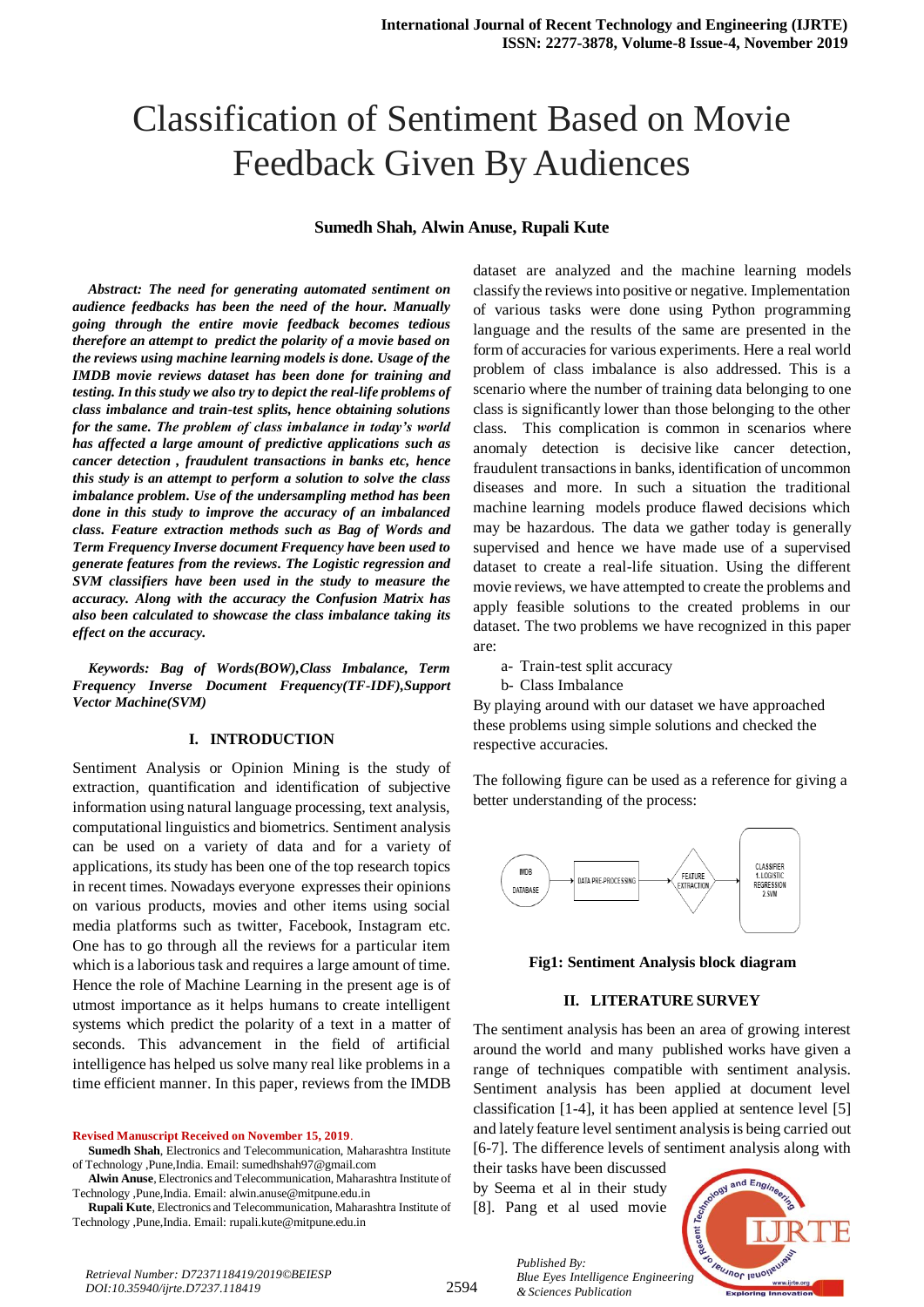reviews for classification using traditional machine learning algorithms such as SVM, Logistic Regression and Naïve Bayes. In this study they have concluded that these algorithms perform better than human produced baselines and that SVM and logistic regression perform better than Naïve Bayes. They use n-gram techniques for feature selection i.e.unigram, bi-gram and combination of them. Furthermore, they concluded that in their experimentation unigram technique produced better results than the others [9]. Annett et al. proposed a novel approach on Support Vector Machines by investigating variations of feature vectors involving different sizes of feature vectors, different feature representations, and different feature types. They performed the lexical approach and machine learning approach for sentiment classification and realized that the machine learning approach was more successful with better accuracy [10]. Andrew L. Maas et al. introduced the IMDB dataset of 50,000 reviews for sentiment classification, their model is a mix of unsupervised and supervised techniques to learn word vectors capturing, semantic document information as well as rich sentiment content. Their method performed better than Linear Discriminant Analysis.[11]. Justin Martineau and Tim Finin proposed a novel approach for sentiment analysis using Delta TFIDF instead of the normal TFIDF approach .In this approach heir term frequency transformation boosts the significance of words that are irregularly distributed between the positive and negative classes and by overlooking regularly occurring words. The value of irregularly occurring feature is zero.More irregular the occurrence,more important a feature should be. This method gives us a better idea of the feature's importance in the document for sentiment classification. They used SVM with a linear kernel for classification and concluded that delta TFIDF outperformed flat term frequencies and TFIDF weights [12].Chakraborty et al used the deep learning approach on the IMDB dataset provided by Kaggle, they made the use of Google's word2vec algorithm for application on the large dataset for classification so that the semantic information is observed. Using word2vec model word embeddings were obtained to give high accuracy [13]. A Doc2vec model can also be used to enhance this model. Sahu et al have followed a lexical approach using SentiWordNet [15] to determine the overall polarity of the movie review. They have used the movie dataset available on rotten tomatoes comprising of 8000 polar movie reviews. Usage of different classification techniques such as Random Forest, KNN, COCR, Bagging and Naïve Bayes is done and different performance parameters are found out. In their study, the Random Forest technique obtained the highest accuracy of 95%.[14]. Manek et al have proposed the use of a Gini Index [17] based feature selection method with Support Vector Machine (SVM) classifier for sentiment classification of a large movie review dataset. They obtained an impressive accuracy of 94.46% with the weight by Gini Index method on the IMDB dataset of 50,000 reviews [ Maas et al]. Their proposed framework has improved accuracy than the other methods studied [16]. Parkhe et al proposed an aspect-based sentiment analysis of movie reviews [18]. An Aspect Based

Text Separator was used to separate text into aspects and different aspects used were screenplay, music, acting, plot, movie and direction. The aspect specific lexicon was used to separate the reviews aspect wise and each word in the lexicon was associated with the Part of Speech of that word. An aspect classifier such as Naïve Bayes was then used to output a 1 or -1 for positive and negative reviews respectively [19].To conclude, a number of studies have been performed in this area and different methods have been proposed. This study is different than the others as it is an attempt to better the accuracy when it comes to real life problems such as class imbalance in the area of sentiment analysis.

#### **III. DATASET DESCRIPTION**

A readily available dataset of IMDB is been used in this study [11].This dataset was first used in the study by Maas et al [11] .The dataset can be accessed at [20].

We have made use of 50,000 movie reviews; it consists of equal positive and negative reviews (25,000 each). We used a csv file and loaded it into python, after which we have trained the supervised learning algorithms using different train-test splits.

Using this dataset, we have mimicked real life situations such as overfitting and class imbalance, and we have measured the accuracy of the models after applying feasible solutions for these problems.

The dataset also consists of 50,000 unlabeled reviews.

#### **A. Dataset Visualization and Description**

In thissubsection, the description of the dataset used is given, the various parameters and the factors affecting the classification are found using the python environment and results are displayed. We have displayed the parameters such as count, standard deviation, different percentiles,mean, min and max.

| Parameters                | Value        |
|---------------------------|--------------|
| Count of non-NA           | 50000.000000 |
| values                    |              |
| Mean                      | 0.500000     |
| <b>Standard Deviation</b> | 0.500005     |
| Minimum Value             | 0.000000     |
| 25%                       | 0.000000     |
| 50%                       | 0.500000     |
| 75%                       | 1.000000     |
| Maximum Value             | 1.000000     |

**Table1: Dataset description**

To do some visualization of our textual data usage of python wordcloudlibrary is done. The wordcloud is an informative choice for visualization, it is a visual representation of text data. It displays a list of words, the importance of each being shown with font size or colour. This format is useful for quickly perceiving the most prominent terms.

The figure2 below gives us the wordcloud of the negative terms which stand out in the



2595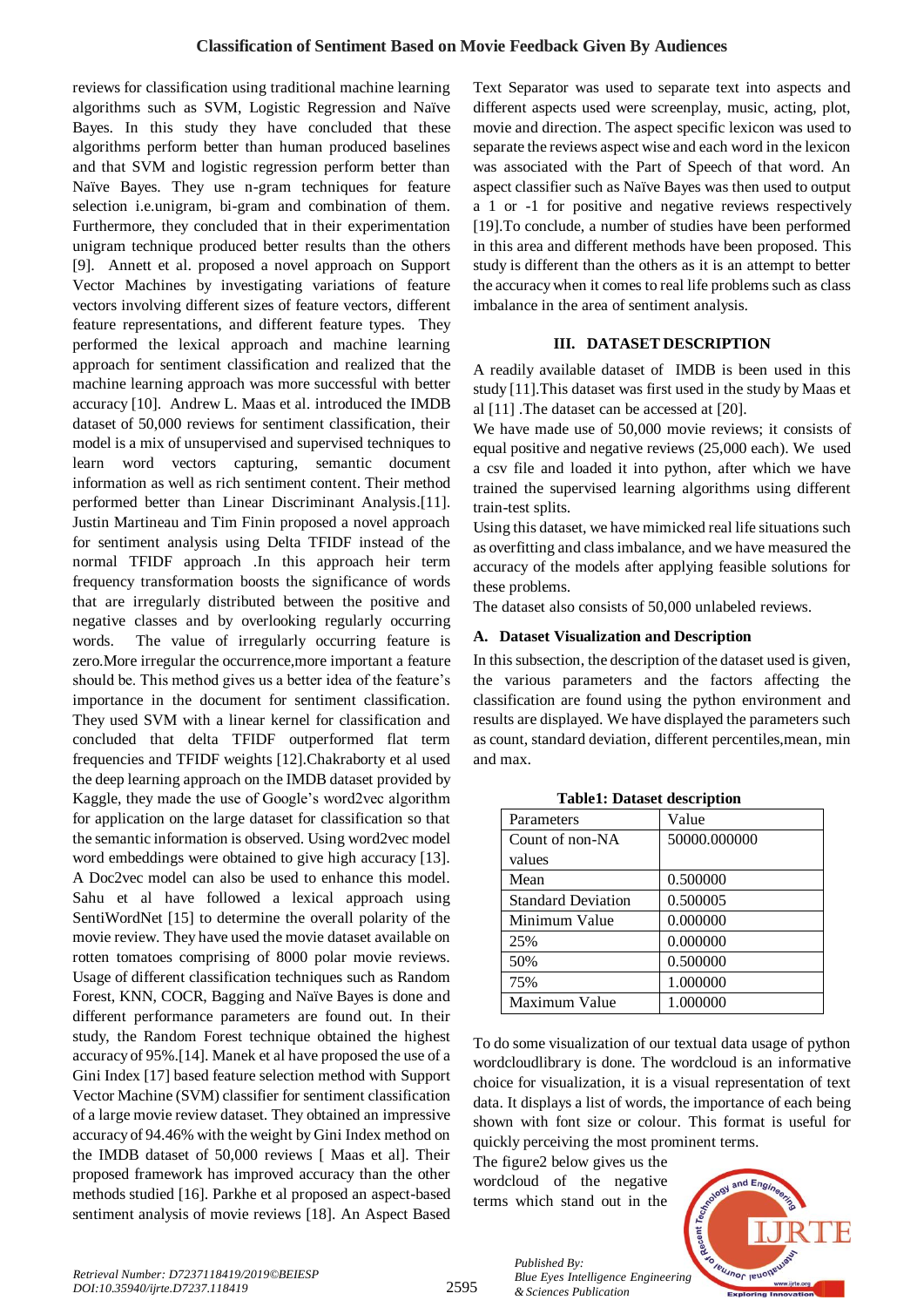negative reviews and their ranking varies with size of the word in the wordcloud.



**Fig2: Wordcloud of Negative Terms**

Figure3gives us the wordcloud of the positive terms which stand out in the positive reviews and their ranking varies with size of the word in the worldcloud.



**Fig3: Wordcloud of Positive**

#### **IV. PROPOSED FRAMEWORK**

In this section the framework of the process is being described.

The figure below is the flowchart representation of the framework and the order of the proposed study.



**Fig4: Flowchart of framework**

#### **V. PRE PROCESSING STAGE**

A preprocessing function for cleaning of the reviews from the dataset was defined.

This function removes URL, remove HTML tags, handles negation words which are split into two parts, convert the words to lower cases, remove all non-letter characters. These elements are very common and they do not provide enough semantic information for the task hence we need to perform cleaning. Preprocessing is the first step to increasing accuracy of a classifier and it need not be a very complex task. Simple cleaning will provide you with good results and this has been proved in this study.

#### **VI. FEATURE EXTRACTION**

The feature extraction section has made use of the two of the most common and effective approaches i.e. Bag of Words (BOW) and TF-IDF (Term Frequency Inverse Document Frequency). Through our results we have obtained the most effective n-gram value for our dataset and this gives us highest accuracy with both our models. In the experimentation section we will showcase these values.

#### **A. Bag Of Words**

According to Chaffar et.al. each sentence in the given dataset is represented by a feature vector composed of Boolean values for each word that occurs in a sentence. If a word is present then it's corresponding value in the matrix is set to 1 else it is set to 0.BOW takes into account words as autonomous parts hence it does not succeed in catching the semantic information from the text. However, it performs generally very well in text classification [ 21]. To make it simply let us consider a sentence "*It was the best of times"* and we check the frequency of words from the 10 unique words randomly selected other than the words in the sentence, for example:worst, age, wisdom and foolishness.

All these add up to 10 different words so BOW will consider each as a separate document and create a vector as given below.

" $it" = 1$ "was" =  $1$ "the"  $= 1$ " "best"  $= 1$ " $of$ " = 1 "times" =  $1$ "worst"  $= 0$ "age"  $= 0$ "wisdom" =  $0$ "foolishness" =  $0$ VECTOR- *"It was the best of times" = [1, 1, 1, 1, 1, 1, 0, 0, 0, 0].*

In this method, each word or token is called a gram. A combination of two-word pairs is called a bigram model. In this way we can adjust the parameters the way we feel fit. Only disadvantage is an accuracy and computation time trade off, which means that as we increase the n-gram range the accuracy will increase but it will be computationally more expensive than a unigram or bigram model. The concept of vectorization in Machine Learning is used here where text is converted into numbers. We have used two approaches to build a BOW model using the Machine Learning libraries available in Python:

*1. Count Vectorizer* CountVectorizer works on Terms Frequency, i.e. counting

*& Sciences Publication* 

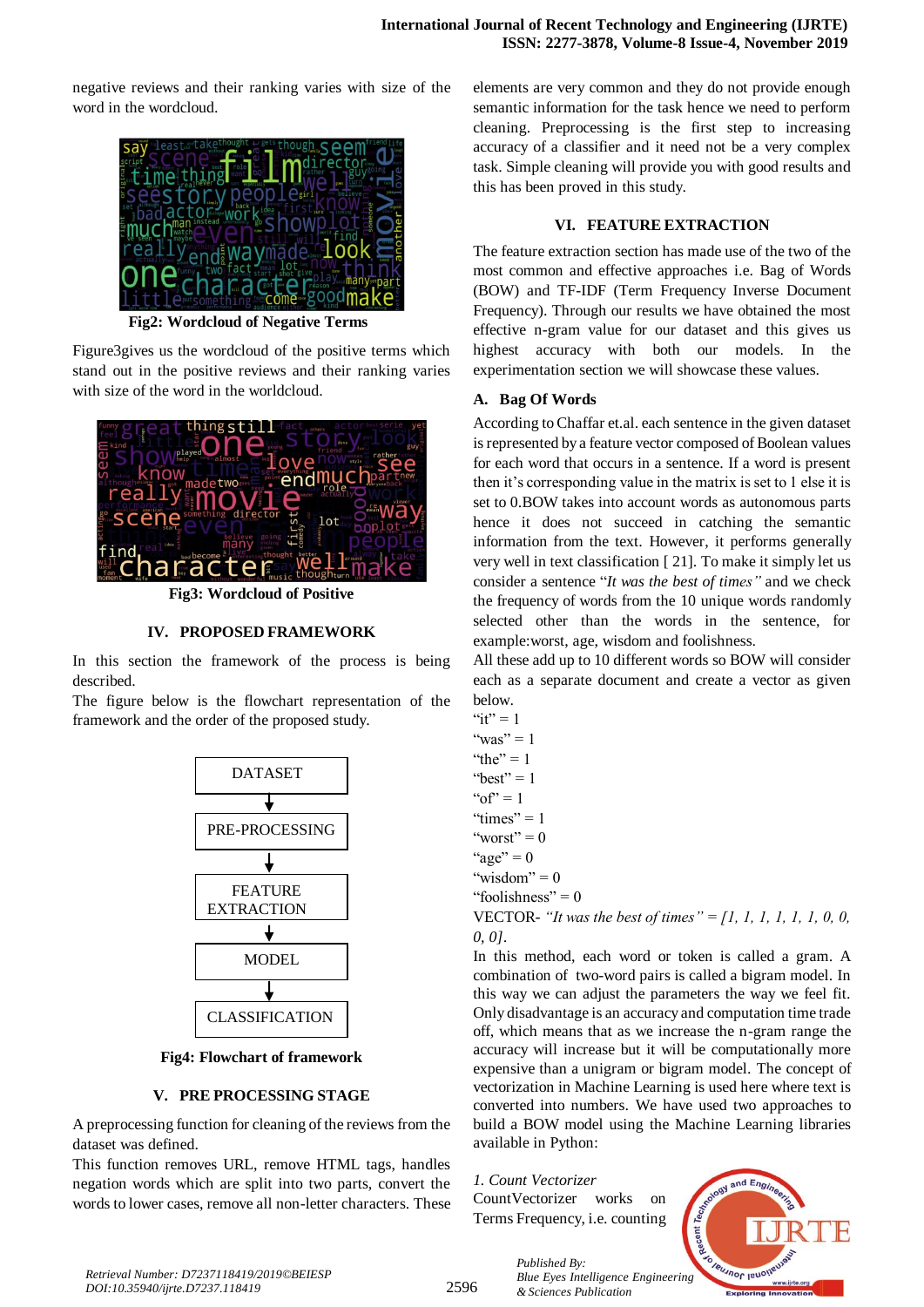the occurrences of tokens and building a sparse matrix of documents x tokens.

The reason behind of using this approach is that keyword or important signal will occur again and again. So, if the number of occurrences represent the importance of word. More frequency means more importance.

## *2. TfidfVectorizer*

This is the same vectorization that takes place in the TFIDF approach but here we specify the parameters as we did in CountVectorizer which we do not use in the next feature extraction method. It basically gives us the normalized count occurrence that is if you think that extremely high frequency may dominate the result and causing model bias. Normalization can be applied to pipeline easily.

## **B. Term Frequency Inverse Document Frequency(TF-IDF)**

According to Li Ping et al [22] the values of the vector elements  $Wi$  for a document  $d$  are calculated as a combination of the statistics  $Tf(t, d)$  and  $Df(t)$ . The term frequency  $Tf(t, d)$ TF (t, d is the number of times word t occurs in document  $d$ . The document frequency  $Df(t)$ 

is the number of documents in which the word  *occurs at* least once. The inverse document frequency  $IDF(t)IDF(t)$ can be calculated from the document frequency.  $|D|$  is the total number of documents. The inverse document frequency of a word is low if it occurs in many documents and is highest if the word occurs in only one. The value  $W$  of features  $T$  for document  $\boldsymbol{d}$  is then calculated as the product $W = TF(t, d) \cdot IDF(t)$ 

## **VII. CLASSIFICATION MODELS**

## **A. Logistic Regression**

Logistic regression measures the relationship between the categorical dependent variable and one or more independent variables by evaluating probabilities using a sigmoid activation function.

In this study binary logistic regression is used for classification of the reviews, being a very strong model, it provides us with good accuracy with minimum training time. With the help of the Scikit-learn package available in python the implementation of logistic regression is done.

## **B. Support Vector Machine(SVM)**

SVM's are universal learners and can outperform Naïve Bayes in text categorization, they have proved to be highly effective for classification applications [23]. For implementing linear SVM too we have made the use of python's Scikit-learn package. Both logistic regression and SVM gave us higher accuracy than other models and the results will be displayed in the experimentation.

## **VIII. EXPERIMENTATION WITH TABLES AND FIGURES**

The dataset consists of 50,000 reviews which are equally divided into negative and positive (25,000 each), the preprocessing of the reviews was done in order to make training easier and increase testing accuracy. After pre-processing the clean data was used for feature extraction in order to train the classifiers, the common methods such as Bag of Words and the TF-IDF vectorizer was used. Classification accuracy was higher than expected for these traditional methods and that was because of the systematic cleaning of data along with the change in parameters for feature extraction. In the proposed framework we will discuss the various parameters used and how the accuracy increased on varying them.

For addressing the imbalance situation usage of the confusion matrix has been done to compare the accuracies of different cases related to class imbalance. A class imbalance was created by reducing the number of positive reviews for training and keeping the negative reviews the same, the training of our models was done using this imbalance of reviews and the testing was done on a set with equal polarity of negative and positive reviews. It was found that the model was inaccurately classifying the negative reviews and with this we created an imbalanced situation. In today's world there are a lot of situations related to class imbalance and one of the main areas is for cancer detection using AI. We find a majority of negative cases and comparatively fewer positive ones so the model is trained on imbalanced data and this leads to inaccurate results which is deleterious for the outcome of the patients in case they are wrongly diagnosed. Our experimentation section is divided into two parts:

## **A. Train-Test combinations**

The main aim of this paper is to identify various real-life situations and form a solution for the same. In Machine Learning problems the splitting of train and test is of utmost importance, accuracy and other performance parameters vary according to the split taken. Nowadays more and more data are coming in which needs to be tested but the training is at times stagnant, in this approach we have calculated accuracy for different cases with more testing and less training examples.

Changing of the parameters can be done to get different accuracies on the test set. So far, we have implemented:

- 1. Min= 0, max= 2, ngram range=  $2.2$
- 2. Min=0, max= 5, ngram range= 1,4(long computation time)

#### **3. Min =0, max= 4, ngram range= 1,4 (long computation time)**

In the tables below we have listed the maximum accuracy obtained using the highlighted parameters. Case1

> Total Number of Reviews – 50,000 Train –Test split: 50%-50%



*Retrieval Number: D7237118419/2019©BEIESP DOI:10.35940/ijrte.D7237.118419*

*Published By:*

*& Sciences Publication*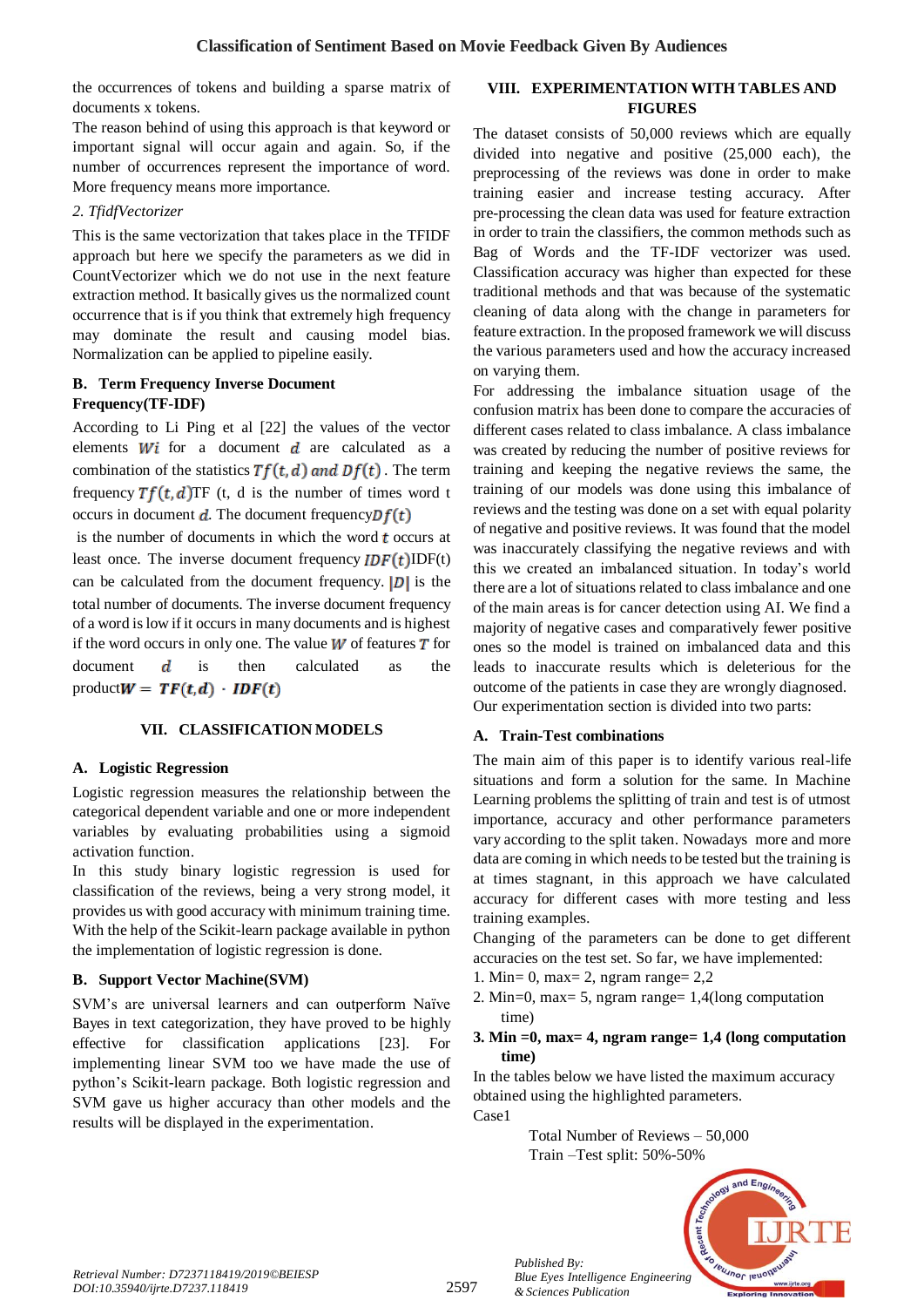|             |               | Table2: Accuracy for 50-50 split |              |
|-------------|---------------|----------------------------------|--------------|
| Model       | <b>TF-IDF</b> | <b>BOW</b>                       | <b>BOW</b>   |
|             |               | <b>TF-IDF</b>                    | <b>COUNT</b> |
| 1. Logistic | 89.15%        | 83.35%                           | 85.18%       |
| Regression  |               |                                  |              |
| 2.SVM       | 89.45%        | 85.75%                           | 84.38%       |

#### $\overline{a}$   $\overline{a}$   $\overline{a}$   $\overline{a}$   $\overline{a}$   $\overline{a}$   $\overline{a}$   $\overline{a}$   $\overline{b}$   $\overline{c}$   $\overline{a}$   $\overline{b}$   $\overline{c}$   $\overline{a}$   $\overline{b}$   $\overline{c}$   $\overline{c}$   $\overline{c}$   $\overline{c}$   $\overline{c}$   $\overline{c}$   $\overline{c}$   $\overline{c}$   $\overline{c}$   $\overline{$

Figure5 gives us the visual representation of the accuracy using columnar chart for 50-50 train-test split.



#### Case2

Total Number of Reviews- 50,000 Train-Test split: 40%-60%

#### **Table3: Accuracy for 40-60 split**

| Model       | TF-IDF | <b>BOW</b>    | <b>BOW</b>   |
|-------------|--------|---------------|--------------|
|             |        | <b>TF-IDF</b> | <b>COUNT</b> |
|             |        |               |              |
| 1. Logistic | 88.82% | 85.41%        | 84.66%       |
| Regression  |        |               |              |
|             |        |               |              |
| 2.SVM       | 89.24% | 85.45%        | 83.80%       |
|             |        |               |              |

Figure6 gives us the visual representation of the accuracy using columnar chart for 40-60 train-test split.



#### Case3

Total Number of Reviews- 50,000 Train-Test split: 20%-80%

|            | Table4: Accuracy for 20-80 split |               |              |  |  |  |
|------------|----------------------------------|---------------|--------------|--|--|--|
| Model      | <b>TF-IDF</b>                    | <b>BOW</b>    | <b>BOW</b>   |  |  |  |
|            |                                  | <b>TF-IDF</b> | <b>COUNT</b> |  |  |  |
| 1.Logistic | 87.42%                           | 80.72%        | 83.58%       |  |  |  |
| Regression |                                  |               |              |  |  |  |
| 2.SVM      | 87.98%                           | 83.69%        | 82.80%       |  |  |  |

Figure7 gives us the visual representation of the accuracy using columnar chart for 20-80 train-test split.



Case4

Total Number of Reviews- 50,000 Train-Test split: 10%-90%

| Table5: Accuracy for 10-90 split |               |                          |              |  |  |  |
|----------------------------------|---------------|--------------------------|--------------|--|--|--|
| Model                            | <b>TF-IDF</b> | <b>BOW</b><br><b>BOW</b> |              |  |  |  |
|                                  |               | <b>TF-IDF</b>            | <b>COUNT</b> |  |  |  |
| 1. Logistic<br>Regression        | 85.76%        | 75.68%                   | 81.49%       |  |  |  |
| 2.SVM                            | 86.74%        | 81.38%                   | 80.61%       |  |  |  |

Figure8 gives us the visual representation of the accuracy using columnar chart for 10-90 train-test split.



**Observations –** The 50%-50% and 40%-60% train-test split provided us with the best accuracy going as high as 89.45%.

BOW Parameters- Min\_df=0,  $Max_d f=4$ , Ngram range = 1,4 gave us best accuracy for bag of

*& Sciences Publication* 

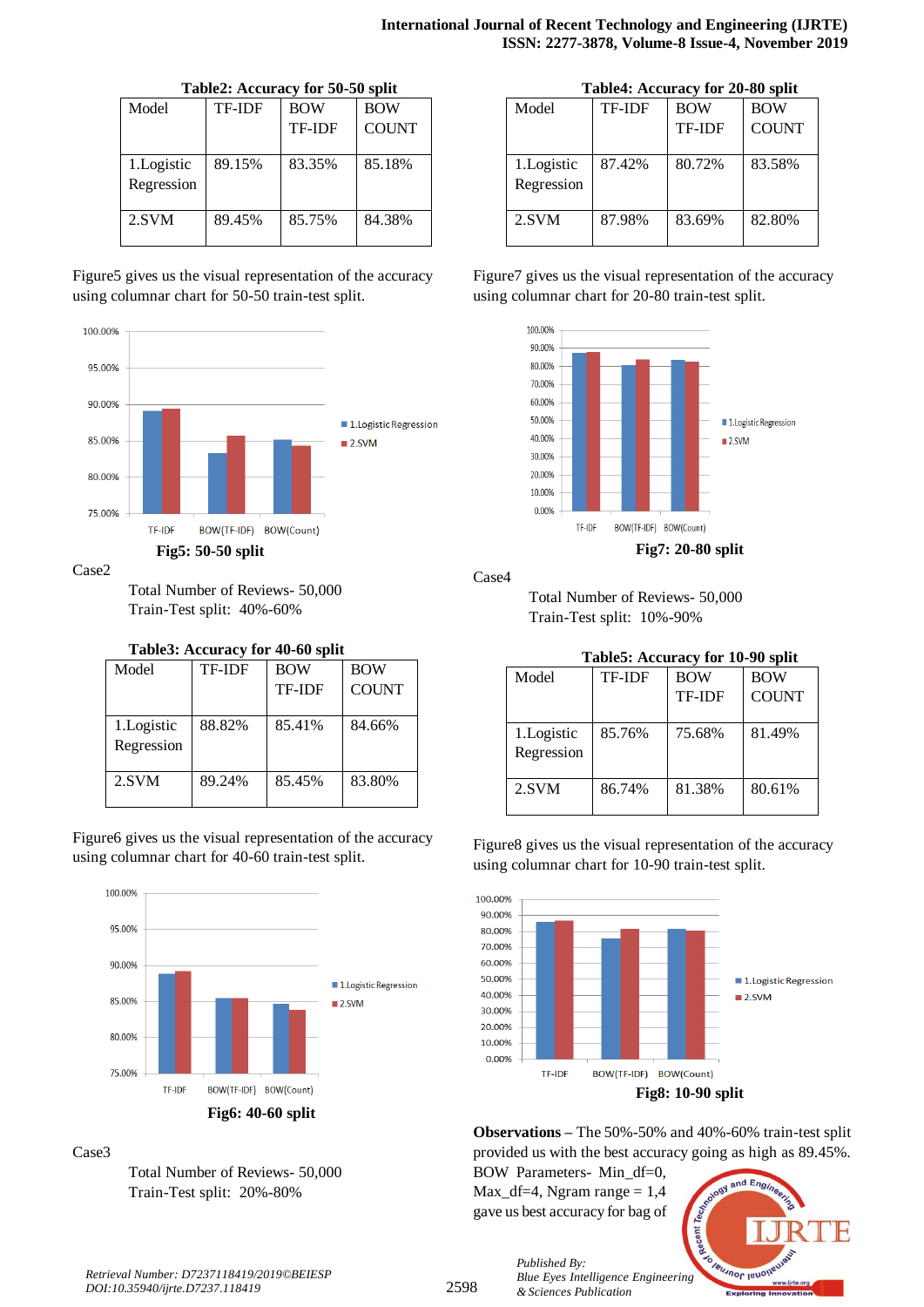words hence it was presented in the tables. Only accuracy of SVM with countvectorizer decreases rest everything increases. The n-gram range can be increased but this increases number of features and hence the computation time. So, a tradeoff is present between accuracy and computational cost.

## **B. Class Imbalance**

To create a class imbalance in our training set we decreased the number of positive samples and kept the negative samples constant at 20,000 reviews. Four different cases were implemented and for each case calculation of the accuracy and confusion matrix was done which gives us an indication of the imbalanced state. At the end a solution for the imbalanced situation was implemented using the under-sampling method. The solution provided gives us a substantial increase in accuracy for all the feature extraction methods. This solution can also be implemented in real life applications where class imbalance occurs. The testing set consists of 10,000 reviews with equal negative and positive samples. The different cases with their accuracies have been shown below

## Confusion Matrix:

Figure 9 below is the basic structure of a confusion matrix. This make it easier to analyze the performance of the model on the dataset.



**Fig9: Confusion Matrix**

Case1

Negative reviews- 20,000 Positive Reviews- 10,000

## **Table6: Case1 accuracy for Class Imbalance**

| Model       | <b>TF-IDF</b> | <b>BOW</b>    | <b>BOW</b>   |
|-------------|---------------|---------------|--------------|
|             |               | <b>TF-IDF</b> | <b>COUNT</b> |
|             |               |               |              |
| 1. Logistic | 83.87%        | 50.01%        | 50.36%       |
| Regression  |               |               |              |
| 2.SVM       | 82.80%        | 50.41%        | 50.53%       |
|             |               |               |              |
|             |               |               |              |

Confusion Matrix tables for case 1:

## 1. TF-IDF method

| Table7: Confusion Matrix values for TF-IDF (case1) |      |                                        |       |       |  |
|----------------------------------------------------|------|----------------------------------------|-------|-------|--|
| Model                                              | True | <b>True</b>                            | False | False |  |
|                                                    |      | Positive   Negative   Negative   Posit |       |       |  |
|                                                    |      |                                        |       | ive   |  |
|                                                    |      |                                        |       |       |  |

| 1. Logistic<br>Regression | 4784 | 3603 | 1397 | 216 |
|---------------------------|------|------|------|-----|
| 2.SVM                     | 4695 | 3585 | 1415 | 305 |

2. BOW with TF-IDF vectorizer

#### **Table8: Confusion Matrix values for BOW with TF-IDF vectorizer(case1)**

|                          | $, \, \text{even}$ |          |          |        |  |  |
|--------------------------|--------------------|----------|----------|--------|--|--|
| Model                    | True               | True     | False    | False  |  |  |
|                          | Positive           | Negative | Negative | Positi |  |  |
|                          |                    |          |          | ve     |  |  |
|                          |                    |          |          |        |  |  |
| 1.Logistic<br>Regression | 5000               |          | 4999     |        |  |  |
| 2.SVM                    | 4998               | 43       | 4957     | 2      |  |  |

3. BOW with Count vectorizer

#### **Table9: Confusion Matrix values for BOW with Count vectorizer(case1)**

| Model                    | True<br>Positive | True<br>Negative | False<br>Negative | False<br>Positive |  |
|--------------------------|------------------|------------------|-------------------|-------------------|--|
| 1.Logistic<br>Regression | 4999             | 37               | 4963              |                   |  |
| 2.SVM                    | 4996             | 57               | 4943              |                   |  |

Case2

Negative reviews- 20,000 Positive Reviews- 7500

## **Table10: Case2 accuracy for Class Imbalance**

| Model                     | <b>TF-IDF</b> | <b>BOW</b>    | <b>BOW</b>   |
|---------------------------|---------------|---------------|--------------|
|                           |               | <b>TF-IDF</b> | <b>COUNT</b> |
| 1. Logistic<br>Regression | 80.34%        | 50.00%        | 50.25%       |
| 2.SVM                     | 81.01%        | 50.27%        | 50.28%       |

Confusion Matrix tables for case 2:

1. TF-IDF method

## **Table11: Confusion Matrix values for TF-IDF (case2)**

| Model                     | True     | True     | False    | False    |
|---------------------------|----------|----------|----------|----------|
|                           | Positive | Negative | Negative | Positive |
| 1. Logistic<br>Regression | 4876     | 3158     | 1842     | 124      |
| 2.SVM                     | 4754     | 3347     | 1653     | 246      |

2. BOW with TF-IDF vectorizer



*Published By:*

*& Sciences Publication*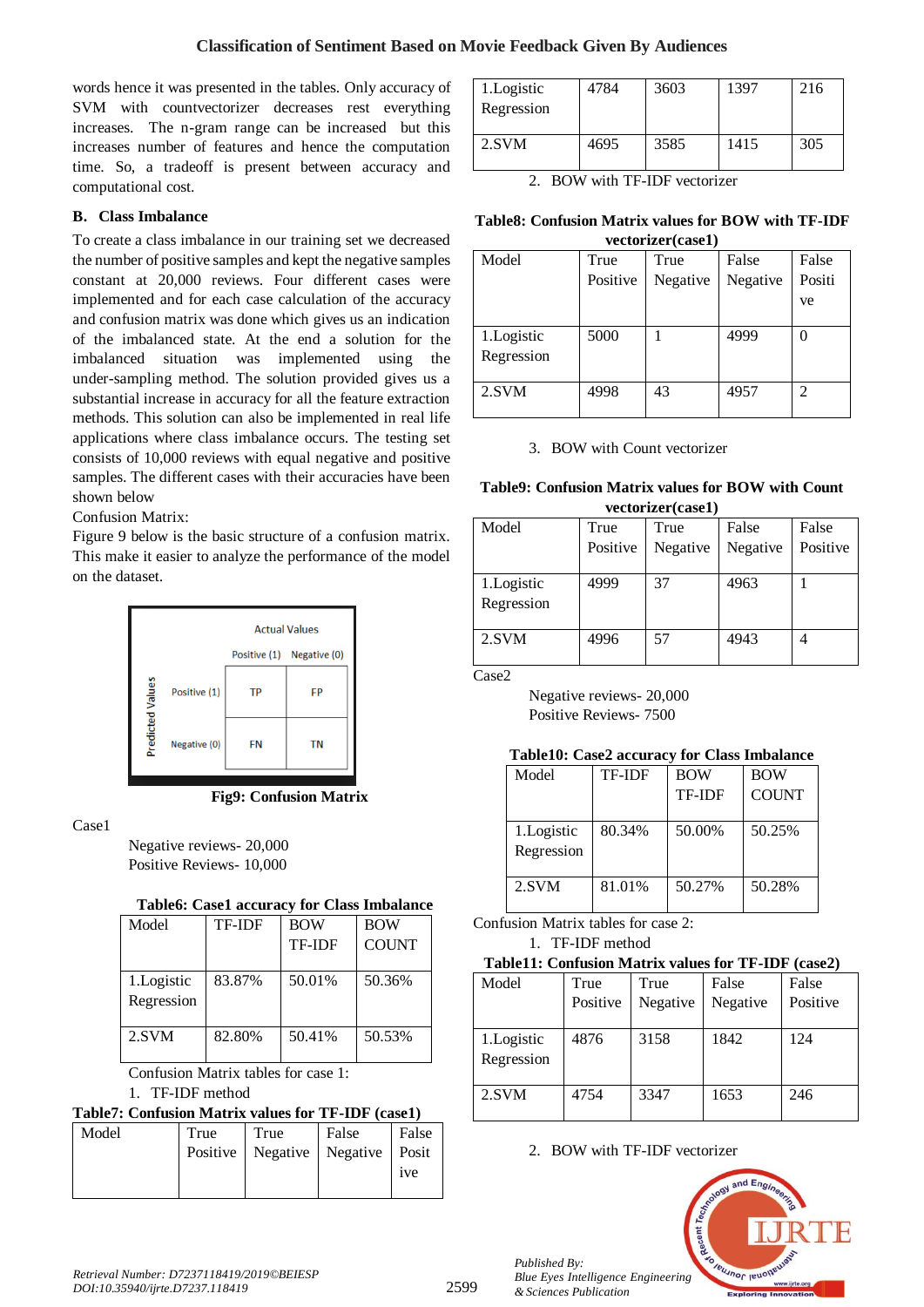| vectorizer(case2) |          |          |          |          |  |  |
|-------------------|----------|----------|----------|----------|--|--|
| Model             | True     | True     | False    | False    |  |  |
|                   | Positive | Negative | Negative | Positive |  |  |
|                   |          |          |          |          |  |  |
| 1. Logistic       | 5000     |          | 5000     |          |  |  |
| Regression        |          |          |          |          |  |  |
| 2.SVM             | 4999     | 28       | 4972     |          |  |  |

# **Table12: Confusion Matrix values for BOW with TF-IDF**

## 3. BOW with Count vectorizer

#### **Table13: Confusion Matrix values for BOW with Count vectorizer(case2)**

| Model       | True     | True     | False    | False    |
|-------------|----------|----------|----------|----------|
|             | Positive | Negative | Negative | Positive |
| 1. Logistic | 4999     | 26       | 4974     |          |
| Regression  |          |          |          |          |
| 2.SVM       | 4999     | 29       | 4971     |          |

Case3

Negative reviews- 20,000 Positive Reviews- 5000

## **Table14: Case3 accuracy for Class Imbalance**

| Model                    | <b>TF-IDF</b> | <b>BOW</b>    | <b>BOW</b>   |
|--------------------------|---------------|---------------|--------------|
|                          |               | <b>TF-IDF</b> | <b>COUNT</b> |
| 1.Logistic<br>Regression | 73.68%        | 50.00%        | 50.17%       |
| 2.SVM                    | 77.95%        | 50.20%        | 50.18%       |

Confusion Matrix tables for case 3: 1. TF-IDF method

## **Table15: Confusion Matrix values for TF-IDF (case3)**

| Model                     | True<br>Positive | True<br>Negative | False<br>Negative | False<br>Positive |
|---------------------------|------------------|------------------|-------------------|-------------------|
| 1. Logistic<br>Regression | 4926             | 2442             | 2558              | 74                |
| 2.SVM                     | 4823             | 2972             | 2028              | 177               |

## 2. BOW with TF-IDF vectorizer

#### **Table16: Confusion Matrix values for BOW with TF-IDF vectorizer(case3)**

| VULLUI ILUI (CASUJ)      |          |          |          |          |  |
|--------------------------|----------|----------|----------|----------|--|
| Model                    | True     | True     | False    | False    |  |
|                          | Positive | Negative | Negative | Positive |  |
| 1.Logistic<br>Regression | 5000     |          | 5000     |          |  |

| $2$ SVM |  | - - | ッし<br>ັ | U |
|---------|--|-----|---------|---|
|---------|--|-----|---------|---|

3. BOW with Count vectorizer

*Table17: Confusion Matrix values for BOW with Count vectorizer(case3)*

| Model                    | True     | True     | False    | False    |
|--------------------------|----------|----------|----------|----------|
|                          | Positive | Negative | Negative | Positive |
| 1.Logistic<br>Regression | 4999     | 18       | 4982     |          |
| 2.SVM                    | 4999     | 19       | 4981     |          |

Case4

Negative reviews- 20,000 Positive Reviews- 1000

## **Table18: Case4 accuracy for Class Imbalance**

| Model      | <b>TF-IDF</b> | <b>BOW</b>    | <b>BOW</b>   |
|------------|---------------|---------------|--------------|
|            |               | <b>TF-IDF</b> | <b>COUNT</b> |
|            |               |               |              |
| 1.Logistic | 50.75%        | 50.00%        | 50.02%       |
| Regression |               |               |              |
|            |               |               |              |
| 2.SVM      | 59.45%        | 50.02%        | 50.01%       |
|            |               |               |              |

## Confusion Matrix tables for case 4:

1. TF-IDF method

## **Table19: Confusion Matrix values for TF-IDF (case4)**

| Model      | True     | True     | False    | False    |
|------------|----------|----------|----------|----------|
|            | Positive | Negative | Negative | Positive |
|            |          |          |          |          |
| 1.Logistic | 4999     | 76       | 4924     |          |
| Regression |          |          |          |          |
|            |          |          |          |          |
| 2.SVM      | 4992     | 953      | 4047     | 8        |
|            |          |          |          |          |

2. BOW with TF-IDF vectorizer

## **Table20: Confusion Matrix values for BOW with TF-IDF vectorizer(case4)**

| Model       | True     | True                        | False    | False    |  |
|-------------|----------|-----------------------------|----------|----------|--|
|             | Positive | Negative                    | Negative | Positive |  |
|             |          |                             |          |          |  |
| 1. Logistic | 5000     |                             | 5000     |          |  |
| Regression  |          |                             |          |          |  |
| 2.SVM       | 5000     | $\mathcal{D}_{\mathcal{L}}$ | 4998     |          |  |
|             |          |                             |          |          |  |
|             |          |                             |          |          |  |

3. BOW with Count Vectorizer



*Published By:*

*& Sciences Publication*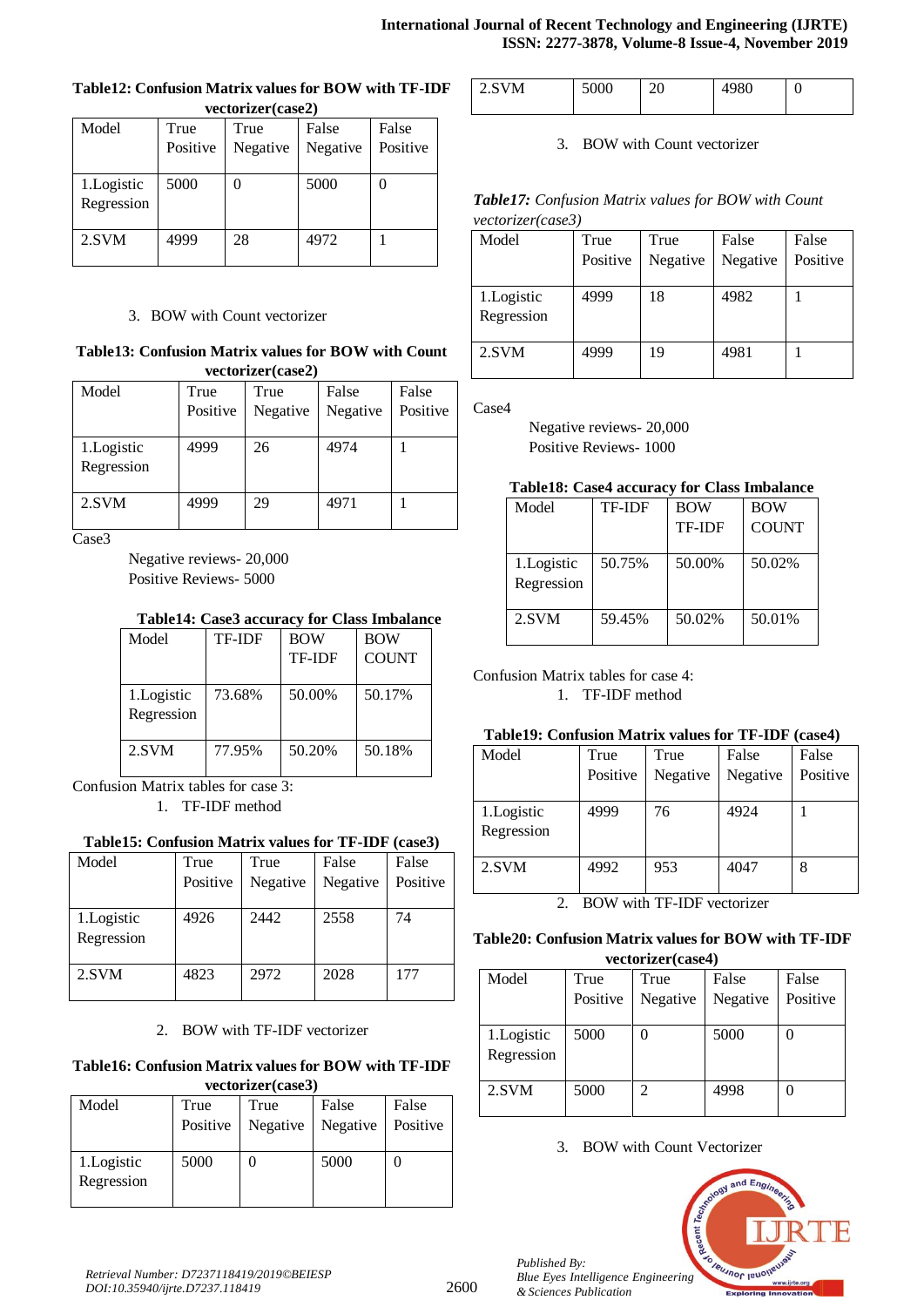| <b>Table21: Confusion Matrix values for BOW with Count</b> |             |      |       |       |  |  |  |
|------------------------------------------------------------|-------------|------|-------|-------|--|--|--|
| vectorizer(case3)                                          |             |      |       |       |  |  |  |
| Model                                                      | <b>True</b> | True | False | False |  |  |  |
|                                                            |             |      |       |       |  |  |  |

 $T$ 

| Model      | True     | True     | False    | False    |
|------------|----------|----------|----------|----------|
|            | Positive | Negative | Negative | Positive |
|            |          |          |          |          |
| 1.Logistic | 5000     | 2        | 4998     |          |
| Regression |          |          |          |          |
| 2.SVM      | 4999     | 2        | 4998     |          |
|            |          |          |          |          |

**Observations-** The true negative value of all the class imbalance cases decreases as shown in the confusion matrix result tables. This takes place due to the imbalance of positive and negative reviews.

## **C. Class Imbalance Solution to increase accuracy**

As shown above the accuracy significantly decreases if the polarity of reviews is imbalanced. Hence in order to gain some accuracy we under sampled the negative reviews to bring them close to the positive ones. We took the first case of 10,000 positive reviews, under sampled the negative reviews to 10,000 and tested it on the same test set.

Positive reviews- 10,000 Negative reviews- 10,000

**Table22: Class Imbalance solution accuracy**

| <b>TF-IDF</b> | <b>BOW</b>    | <b>BOW</b>   |
|---------------|---------------|--------------|
|               | <b>TF-IDF</b> | <b>COUNT</b> |
|               |               |              |
| 86.93%        | 83.04%        | 79.29%       |
|               |               |              |
| 87.02%        | 82.24%        | 69.11%       |
|               |               |              |

Confusion Matrix tables:

1. TF-IDF method

**Table23: Confusion Matrix for Class Imbalance solution with TF-IDF**

| Model                     | True     | True     | False    | False    |
|---------------------------|----------|----------|----------|----------|
|                           | Positive | Negative | Negative | Positive |
| 1. Logistic<br>Regression | 4214     | 4479     | 521      | 786      |
| 2.SVM                     | 4301     | 4401     | 599      | 699      |

## 2. BOW with TF-IDF vectorizer

## **Table24:Confusion Matrix for Class Imbalance solution with BOW using TF-IDF vectorizer**

| <u>лин рол мянь II IDI лосогдог</u> |                      |                  |                   |                   |
|-------------------------------------|----------------------|------------------|-------------------|-------------------|
| Model                               | True<br>Positiv<br>e | True<br>Negative | False<br>Negative | False<br>Positive |
| 1. Logistic                         | 4101                 | 4203             | 797               | 899               |

| Regression |      |      |      |
|------------|------|------|------|
| 2.SVM      | 3998 | 4226 | 1002 |

3. BOW with Count vectorizer

**Table25: Confusion Matrix for Class Imbalance solution with BOW using Count vectorizer**

| $m$ and $D \cup n$ and $D$ count $m$ |          |          |          |          |
|--------------------------------------|----------|----------|----------|----------|
| Model                                | True     | True     | False    | False    |
|                                      | Positive | Negative | Negative | Positive |
| 1. Logistic<br>Regression            | 3784     | 4145     | 855      | 1216     |
| 2.SVM                                | 2023     | 4888     | 112      | 2977     |

**Observations** – The solution of undersampling the negative reviews is a simple but effective one as it increases the accuracy by a substantial margin. This solution can be applied in certain real life instances too where class imbalance dominates.

## **IX. CONCLUSION AND FUTURE SCOPE**

This study makes an attempt to classify the IMDB movie reviews dataset using logistic regression and SVM. Usage of different feature extraction methods have been done; it is observed that usage of TF-IDF approach generally gives a higher accuracy. The accuracy for Bag of Words approach also increases with increase in the n-gram range but the computation time for extracting features increases drastically .In the train-test split scenario we obtained highest average accuracy for the 50-50 split. In the class imbalance situation, the under sampling of negative reviews proved to be quite useful in increasing accuracy. Hence proving to be a simple but effective solution to tackle the Class Imbalance problem. This study on sentiment analysis also has its limitations:

- 1. It is observed that in many reviews usage of symbols makes a big difference in obtaining the sentiment (,). However, our models are not yet trained to make use of these.
- 2. Reviews may not always be in the correct grammatical form e.g. Fine may be spelled as fineeee , great maybe spelled as greattt however the weightage of these words are not taken in their exact account.
- 3. Computation time for extracting features makes the analysis a slow process, this happens with most feature extracting methods.

Further work that can be examined in this area of sentiment analysis of movie reviews. In our class imbalance case if we can provide extra weight to the features extracted from the positive reviews than those extracted from the negative ones, we can hope to improve accuracy further. The ratio of

weights given to the positive and negative features should be the same as the ratio of the

*& Sciences Publication*